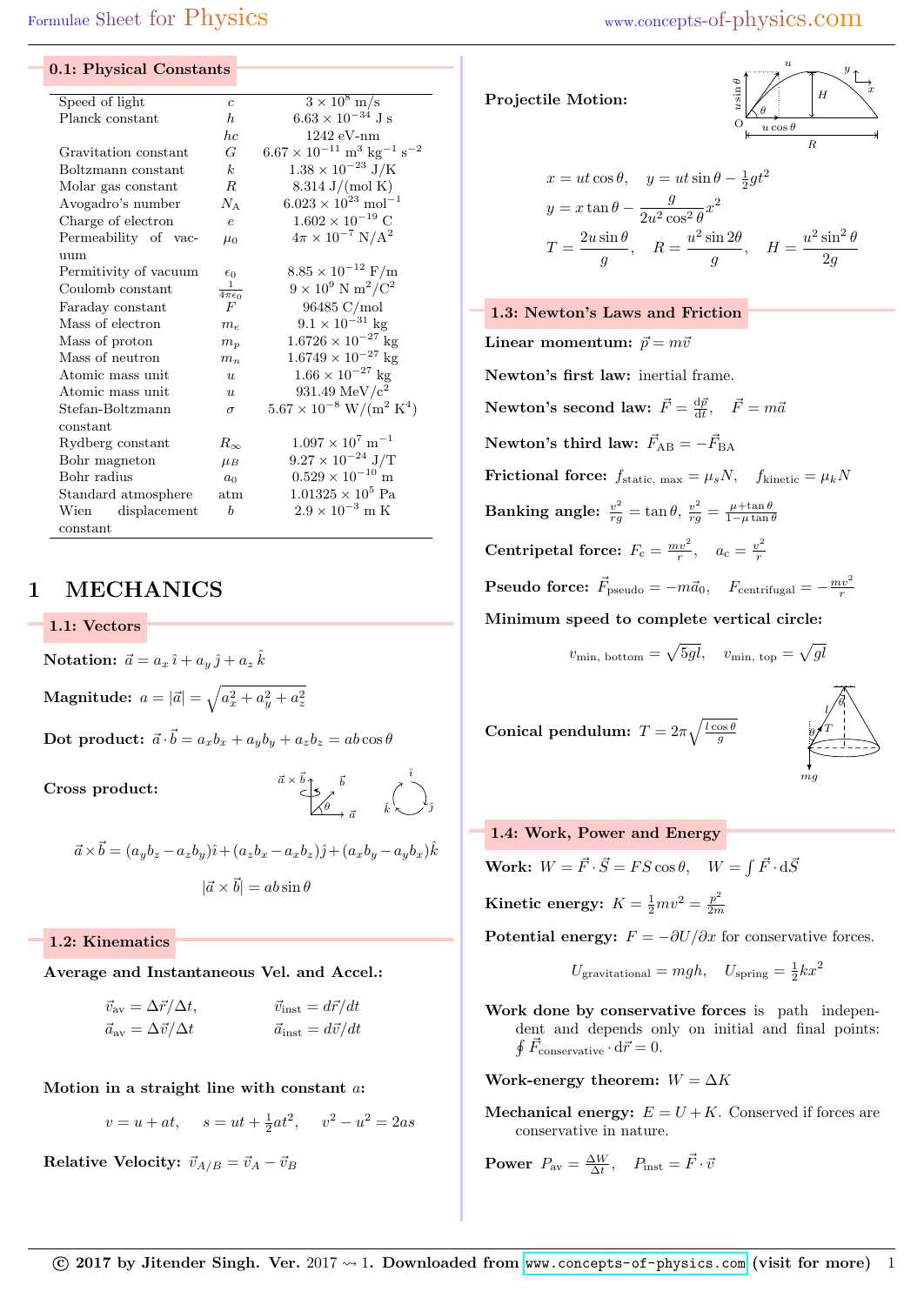| 1.5: Centre of Mass and Collision                                                                                       |                                                                                                                |
|-------------------------------------------------------------------------------------------------------------------------|----------------------------------------------------------------------------------------------------------------|
| <b>Centre of mass:</b> $x_{\text{cm}} = \frac{\sum x_i m_i}{\sum m_i}, \quad x_{\text{cm}} = \frac{\int x dm}{\int dm}$ |                                                                                                                |
| CM of few useful configurations:                                                                                        |                                                                                                                |
| 1. $m_1$ , $m_2$ separated by r:                                                                                        | $\begin{array}{ccc}\nm_1 & & r & & m_2 \\ \hline\n\end{array}$<br>$m_2r$<br>$m_1r$<br>$m_1 + m_2$<br>$m_1+m_2$ |

- 2. Triangle (CM  $\equiv$  Centroid)  $y_c = \frac{h}{3}$
- 3. Semicircular ring:  $y_c = \frac{2r}{\pi}$
- 4. Semicircular disc:  $y_c = \frac{4r}{3\pi}$  $3\pi$   $\left(\searrow^{\bullet} \uparrow \frac{4r}{\sqrt{2}}\right)$
- 5. Hemispherical shell:  $y_c = \frac{r}{2}$
- 6. Solid Hemisphere:  $y_c = \frac{3r}{8}$
- 7. Cone: the height of CM from the base is  $h/4$  for the solid cone and  $h/3$  for the hollow cone.

Motion of the CM:  $M = \sum m_i$ 

$$
\vec{v}_{\rm cm} = \frac{\sum m_i \vec{v}_i}{M}, \quad \vec{p}_{\rm cm} = M \vec{v}_{\rm cm}, \quad \vec{a}_{\rm cm} = \frac{\vec{F}_{\rm ext}}{M}
$$

 $\textbf{Impulse:}~~\vec{J}=\int \vec{F}\,\mathrm{d}t=\Delta\bar{p}$ 

Collision:  $\begin{pmatrix} m_1 & m_2 \end{pmatrix}$ 



Before collision After collision

h

 $\frac{2r}{2}$  $r \setminus \mid \frac{2n}{\pi}$ 

 $3\pi$ 

r 2

 $\frac{3r}{2}$ 8

 $\prime$ 

C  $\overline{h}$ 3

C

 $\widetilde{r}$ 

 $\mathbf C$  $\widetilde{r}$ 

 $\mathbf C$  $\widetilde{r}$ 

2 Momentum conservation:  $m_1v_1 + m_2v_2 = m_1v'_1 + m_2v'_2$ <br>Electic Collision:  $\frac{1}{2}m_1v_1^2 + m_2v_2^2 - \frac{1}{2}m_1v'_1^2 + m_2v'_2^2$ Elastic Collision:  $\frac{1}{2}m_1v_1^2 + \frac{1}{2}m_2v_2^2 = \frac{1}{2}m_1v_1^2 + \frac{1}{2}m_2v_2^2$ Coefficient of restitution:

 $\rightarrow v_1$   $\rightarrow v_2$ 

$$
e = \frac{-(v_1' - v_2')}{v_1 - v_2} = \begin{cases} 1, & \text{completely elastic} \\ 0, & \text{completely in-elastic} \end{cases}
$$

If  $v_2 = 0$  and  $m_1 \ll m_2$  then  $v'_1 = -v_1$ . If  $v_2 = 0$  and  $m_1 \gg m_2$  then  $v'_2 = 2v_1$ . Elastic collision with  $m_1 = m_2$ :  $v'_1 = v_2$  and  $v'_2 = v_1$ .

## 1.6: Rigid Body Dynamics

Angular velocity:  $\omega_{\text{av}} = \frac{\Delta \theta}{\Delta t}, \quad \omega = \frac{d\theta}{dt}, \quad \vec{v} = \vec{\omega} \times \vec{r}$ Angular Accel.:  $\alpha_{\text{av}} = \frac{\Delta \omega}{\Delta t}, \quad \alpha = \frac{d\omega}{dt}, \quad \vec{a} = \vec{\alpha} \times \vec{r}$ 

Rotation about an axis with constant  $\alpha$ :

 $\omega = \omega_0 + \alpha t, \quad \theta = \omega t + \frac{1}{2} \alpha t^2, \quad \omega^2 - {\omega_0}^2 = 2\alpha \theta$ 

Moment of Inertia:  $I = \sum_i m_i r_i^2$ ,  $I = \int r^2 dm$ 

## Formulae Sheet for Physics www.concepts-of-physics.com



Theorem of Parallel Axes:  $I_{\parallel} = I_{\rm cm} + m d^2$ 

Theorem of Perp. **Axes:** 
$$
I_z = I_x + I_y
$$

$$
\overbrace{\text{S}^x}^z \xrightarrow{y} x
$$

 $I_{\parallel}$ d  $I_c$ 

cm

 $\frac{\theta}{F}$   $\bar{F}$ 

 $m_1$   $\rightarrow$   $F$   $F$   $\leftarrow$   $m_2$ 

Radius of Gyration:  $k = \sqrt{I/m}$ 

Angular Momentum:  $\vec{L} = \vec{r} \times \vec{p}$ ,  $\vec{L} = I \vec{\omega}$ 

**Torque:**  $\vec{\tau} = \vec{r} \times \vec{F}$ ,  $\vec{\tau} = \frac{d\vec{L}}{dt}$ ,  $\tau = I\alpha$  $0 \xrightarrow{\vee} x$  $\frac{y}{y}$  P  $\bar{r}$ 

**Conservation of**  $\vec{L}$ **:**  $\vec{\tau}_{ext} = 0 \implies \vec{L} = \text{const.}$ Equilibrium condition:  $\sum \vec{F} = \vec{0}, \quad \sum \vec{\tau} = \vec{0}$ Kinetic Energy:  $K_{\rm rot} = \frac{1}{2}I\omega^2$ 

Dynamics:

$$
\begin{aligned} \vec{\tau}_{\rm cm} &= I_{\rm cm} \vec{\alpha}, \qquad \vec{F}_{\rm ext} = m \vec{a}_{\rm cm}, \qquad \vec{p}_{\rm cm} = m \vec{v}_{\rm cm} \\ K &= \tfrac{1}{2} m v_{\rm cm}^2 + \tfrac{1}{2} I_{\rm cm} \omega^2, \quad \vec{L} = I_{\rm cm} \vec{\omega} + \vec{r}_{\rm cm} \times m \vec{v}_{\rm cm} \end{aligned}
$$

### 1.7: Gravitation

Gravitational force:  $F = G \frac{m_1 m_2}{r^2}$ r Potential energy:  $U = -\frac{GMm}{r}$ Gravitational acceleration:  $g = \frac{GM}{R^2}$ Variation of g with depth:  $g_{\text{inside}} \approx g \left( 1 - \frac{2h}{R} \right)$ Variation of g with height:  $g_{\text{outside}} \approx g \left( 1 - \frac{h}{R} \right)$ Effect of non-spherical earth shape on  $g$ :  $g_{\text{at pole}} > g_{\text{at equator}} \ (\because R_{\text{e}} - R_{\text{p}} \approx 21 \text{ km})$ 

Effect of earth rotation on apparent weight:

$$
mg'_{\theta} = mg - m\omega^2 R \cos^2 \theta
$$

Orbital velocity of satellite:  $v_o = \sqrt{\frac{GM}{R}}$ 

Escape velocity:  $v_e = \sqrt{\frac{2GM}{R}}$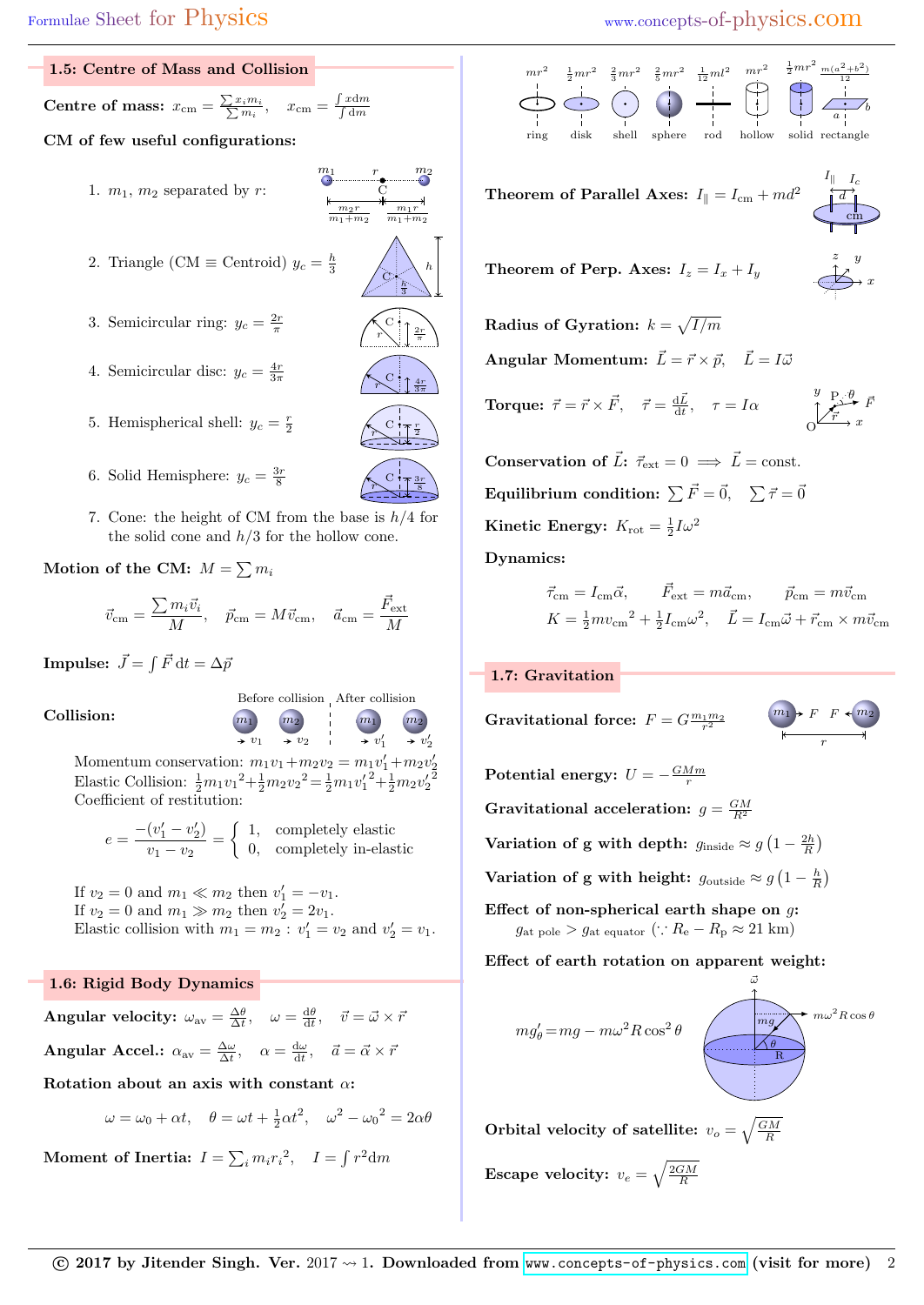### Kepler's laws:



First: Elliptical orbit with sun at one of the focus. **Second:** Areal velocity is constant. ( $\therefore d\vec{L}/dt = 0$ ). **Third:**  $T^2 \propto a^3$ . In circular orbit  $T^2 = \frac{4\pi^2}{GM}a^3$ .

## 1.8: Simple Harmonic Motion

**Hooke's law:**  $F = -kx$  (for small elongation x.) Acceleration:  $a = \frac{d^2x}{dt^2} = -\frac{k}{m}x = -\omega^2x$ Time period:  $T = \frac{2\pi}{\omega} = 2\pi \sqrt{\frac{m}{k}}$ Displacement:  $x = A \sin(\omega t + \phi)$ **Velocity:**  $v = A\omega \cos(\omega t + \phi) = \pm \omega$  $\sqrt{A^2-x^2}$ 

Potential energy:  $U = \frac{1}{2}kx^2$ 

$$
-A \quad 0 \quad A
$$

Kinetic energy  $K = \frac{1}{2}mv^2$ 

$$
\begin{array}{ccc}\n & & \\
\hline\n & K & \\
\hline\n & A & 0 & A\n\end{array}
$$

l

Total energy:  $E = U + K = \frac{1}{2}m\omega^2 A^2$ 

Simple pendulum:  $T=2\pi\sqrt{\frac{l}{g}}$ 

 $\textbf{Physical Pendulum: } T = 2\pi \sqrt{\frac{I}{mgl}}$ 

Torsional Pendulum  $T=2\pi\sqrt{\frac{I}{k}}$ 

 $\textbf{Springs in series: } \frac{1}{k_{\text{eq}}} = \frac{1}{k_1} + \frac{1}{k_2}$ Springs in parallel:  $k_{\text{eq}} = k_1 + k_2$ 

$$
\left.\begin{matrix}+\text{mmm}\\+\text{mmm}\end{matrix}\right]_{k_{1}}^{k_{2}}
$$

 $\begin{matrix} k_1 & k_2 \ \sqrt{m} & m \end{matrix}$ 

ا ک

Superposition of two SHM's:

$$
\overrightarrow{A_2}_{\delta}
$$
\n
$$
\overrightarrow{A_1}
$$

$$
x_1 = A_1 \sin \omega t, \qquad x_2 = A_2 \sin(\omega t + \delta)
$$

$$
x = x_1 + x_2 = A \sin(\omega t + \epsilon)
$$

$$
A = \sqrt{A_1^2 + A_2^2 + 2A_1 A_2 \cos \delta}
$$

$$
\tan \epsilon = \frac{A_2 \sin \delta}{A_1 + A_2 \cos \delta}
$$

# 1.9: Properties of Matter

Modulus of rigidity:  $Y = \frac{F/A}{\Delta l/l},\ B=-V\frac{\Delta P}{\Delta V},\ \eta=\frac{F}{A\theta}$ Compressibility:  $K = \frac{1}{B} = -\frac{1}{V} \frac{dV}{dF}$ **Poisson's ratio:**  $\sigma = \frac{\text{lateral strain}}{\text{longitudinal strain}} = \frac{\Delta D/D}{\Delta l/l}$  $\Delta l/l$ **Elastic energy:**  $U = \frac{1}{2}$  stress  $\times$  strain  $\times$  volume

Surface tension: 
$$
S = F/l
$$
  
Surface energy:  $U = SA$   
Excess pressure in bubble:

$$
\Delta p_{\text{air}} = 2S/R, \quad \Delta p_{\text{soup}} = 4S/R
$$

Capillary rise:  $h = \frac{2S \cos \theta}{r \rho g}$ 

Hydrostatic pressure:  $p = \rho gh$ **Buoyant force:**  $F_B = \rho V g =$  Weight of displaced liquid Equation of continuity:  $A_1v_1 = A_2v_2$  $v_1$  +  $\bigcap$  +  $v_2$ Bernoulli's equation:  $p + \frac{1}{2}\rho v^2 + \rho gh = \text{constant}$ Torricelli's theorem:  $v_{\text{efflux}} = \sqrt{2gh}$ Viscous force:  $F = -\eta A \frac{dv}{dx}$ 

**Stoke's law:** 
$$
F = 6\pi\eta rv
$$

Poiseuilli's equation:  $\frac{\text{Volume flow}}{\text{time}} = \frac{\pi p r^4}{8 \eta l}$ 

l r

F

v

**Terminal velocity:**  $v_t = \frac{2r^2(\rho - \sigma)g}{9n}$  $9<sub>η</sub>$ 



Visit <www.concepts-of-physics.com> to buy "IIT JEE Physics (1978-2016: 39 Year) Topic-wise Complete Solutions". Foreword by Prof HC Verma.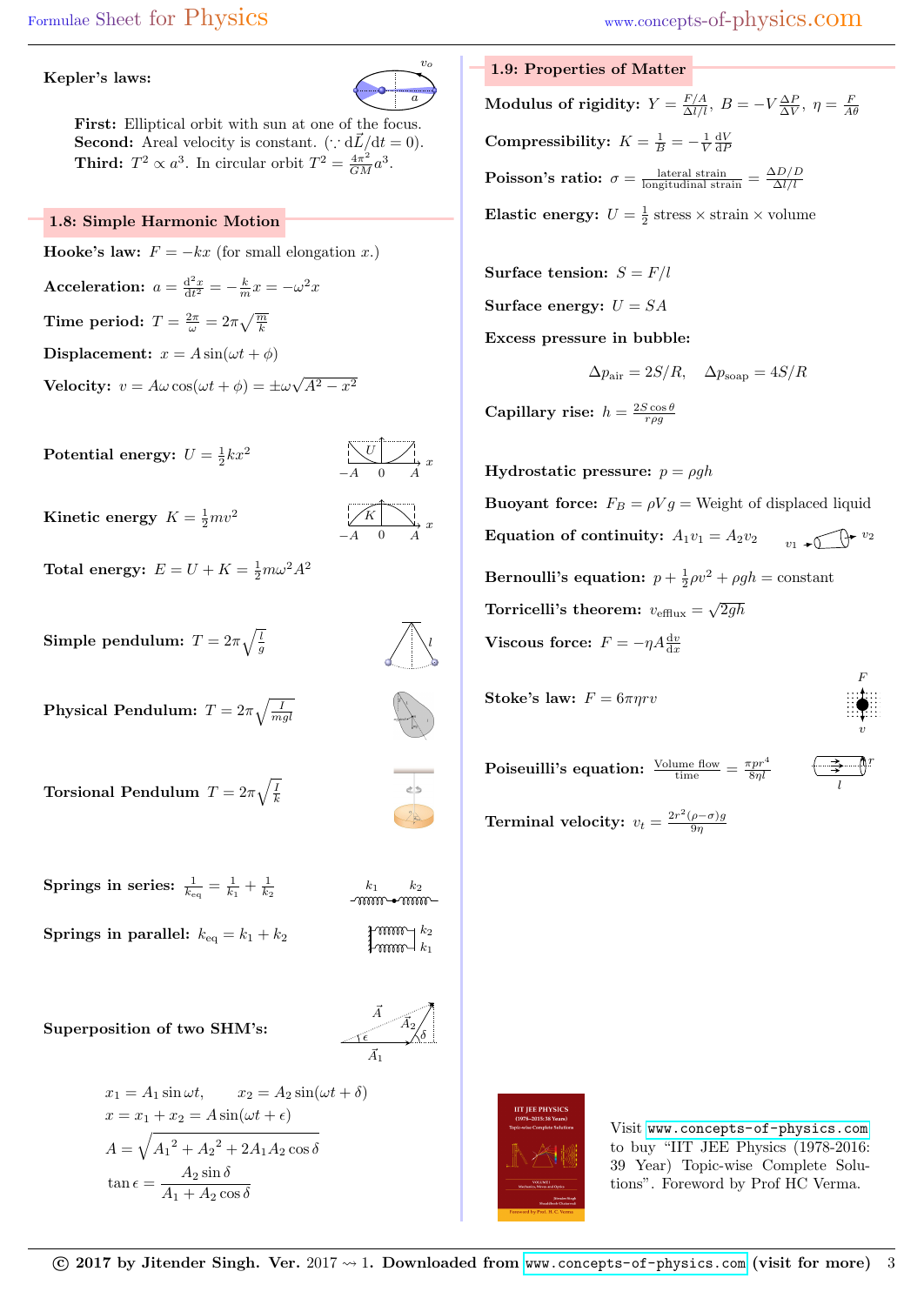## Formulae Sheet for Physics www.concepts-of-physics.com

## 2 Waves

## 2.1: Waves Motion

General equation of wave:  $\frac{\partial^2 y}{\partial x^2} = \frac{1}{v^2} \frac{\partial^2 y}{\partial t^2}$ .

**Notation:** Amplitude A, Frequency  $\nu$ , Wavelength  $\lambda$ , Period T, Angular Frequency  $\omega$ , Wave Number k,

$$
T = \frac{1}{\nu} = \frac{2\pi}{\omega}, \quad v = \nu\lambda, \quad k = \frac{2\pi}{\lambda}
$$

Progressive wave travelling with speed  $v$ :

$$
y = f(t - x/v), \rightsquigarrow +x; \quad y = f(t + x/v), \rightsquigarrow -x
$$



Progressive sine wave:

$$
y = A\sin(kx - \omega t) = A\sin(2\pi (x/\lambda - t/T))
$$

## 2.2: Waves on a String

Speed of waves on a string with mass per unit length  $\mu$ and tension T:  $v = \sqrt{T/\mu}$ 

Transmitted power:  $P_{\text{av}} = 2\pi^2 \mu v A^2 \nu^2$ 

## Interference:

$$
y_1 = A_1 \sin(kx - \omega t), \quad y_2 = A_2 \sin(kx - \omega t + \delta)
$$
  
\n
$$
y = y_1 + y_2 = A \sin(kx - \omega t + \epsilon)
$$
  
\n
$$
A = \sqrt{A_1^2 + A_2^2 + 2A_1A_2 \cos \delta}
$$
  
\n
$$
\tan \epsilon = \frac{A_2 \sin \delta}{A_1 + A_2 \cos \delta}
$$
  
\n
$$
\delta = \begin{cases} 2n\pi, & \text{constructive;} \\ (2n + 1)\pi, & \text{destructive.} \end{cases}
$$

Standing Waves:

$$
\begin{array}{c|c}\n\downarrow \\
\downarrow \\
\downarrow \\
\hline\n\downarrow \\
\hline\n\downarrow\n\end{array}
$$

$$
y_1 = A_1 \sin(kx - \omega t), \quad y_2 = A_2 \sin(kx + \omega t)
$$
  
\n
$$
y = y_1 + y_2 = (2A \cos kx) \sin \omega t
$$
  
\n
$$
x = \begin{cases} (n + \frac{1}{2}) \frac{\lambda}{2}, & \text{nodes}; \quad n = 0, 1, 2, \dots \\ n \frac{\lambda}{2}, & \text{antinodes}. \quad n = 0, 1, 2, \dots \end{cases}
$$

N

String fixed at both ends:

$$
\begin{array}{c|c}\n & L \\
\hline\n\end{array}
$$

- 1. Boundary conditions:  $y = 0$  at  $x = 0$  and at  $x = L$
- 2. Allowed Freq.:  $L = n \frac{\lambda}{2}, \ \nu = \frac{n}{2L} \sqrt{\frac{T}{\mu}}, \ n = 1, 2, 3, \dots$

3. Fundamental/1<sup>st</sup> harmonics: 
$$
\nu_0 = \frac{1}{2L} \sqrt{\frac{T}{\mu}}
$$

- 4. 1<sup>st</sup> overtone/2<sup>nd</sup> harmonics:  $\nu_1 = \frac{2}{2L} \sqrt{\frac{T}{\mu}}$ 
	-
- 5.  $2^{\text{nd}}$  overtone/3<sup>rd</sup> harmonics:  $\nu_2 = \frac{3}{2L}\sqrt{\frac{T}{\mu}}$

6. All harmonics are present.

String fixed at one end:



- 1. Boundary conditions:  $y = 0$  at  $x = 0$
- 2. Allowed Freq.:  $L = (2n+1)\frac{\lambda}{4}, \nu = \frac{2n+1}{4L}\sqrt{\frac{T}{\mu}}, n =$  $0, 1, 2, \ldots$
- 3. Fundamental/1<sup>st</sup> harmonics:  $\nu_0 = \frac{1}{4L} \sqrt{\frac{T}{\mu}}$
- 4. 1<sup>st</sup> overtone/3<sup>rd</sup> harmonics:  $\nu_1 = \frac{3}{4L}\sqrt{\frac{T}{\mu}}$
- 
- 5.  $2^{\text{nd}}$  overtone/5<sup>th</sup> harmonics:  $\nu_2 = \frac{5}{4L} \sqrt{\frac{T}{\mu}}$
- 6. Only odd harmonics are present.

**Sonometer:** 
$$
\nu \propto \frac{1}{L}
$$
,  $\nu \propto \sqrt{T}$ ,  $\nu \propto \frac{1}{\sqrt{\mu}}$ .  $\nu = \frac{n}{2L} \sqrt{\frac{T}{\mu}}$ 

### 2.3: Sound Waves

Displacement wave:  $s = s_0 \sin \omega (t - x/v)$ 

**Pressure wave:**  $p = p_0 \cos \omega (t - x/v)$ ,  $p_0 = (B\omega/v)s_0$ 

Speed of sound waves:

$$
v_{\rm liquid} = \sqrt{\frac{B}{\rho}}, \quad v_{\rm solid} = \sqrt{\frac{Y}{\rho}}, \quad v_{\rm gas} = \sqrt{\frac{\gamma P}{\rho}}
$$

 $\textbf{Intensity: } I = \frac{2\pi^2 B}{v} s_0^{\,2} \nu^2 = \frac{{p_0}^2 v}{2 B} = \frac{{p_0}^2}{2 \rho v}$  $2\rho v$ 

## Standing longitudinal waves:

$$
p_1 = p_0 \sin \omega (t - x/v), \quad p_2 = p_0 \sin \omega (t + x/v)
$$
  

$$
p = p_1 + p_2 = 2p_0 \cos kx \sin \omega t
$$

### Closed organ pipe:



- 1. Boundary condition:  $y = 0$  at  $x = 0$
- 2. Allowed freq.:  $L = (2n+1)\frac{\lambda}{4}$ ,  $\nu = (2n+1)\frac{v}{4L}$ ,  $n =$  $0, 1, 2, \ldots$
- 3. Fundamental/1<sup>st</sup> harmonics:  $\nu_0 = \frac{v}{4L}$
- 4. 1<sup>st</sup> overtone/3<sup>rd</sup> harmonics:  $\nu_1 = 3\nu_0 = \frac{3v}{4L}$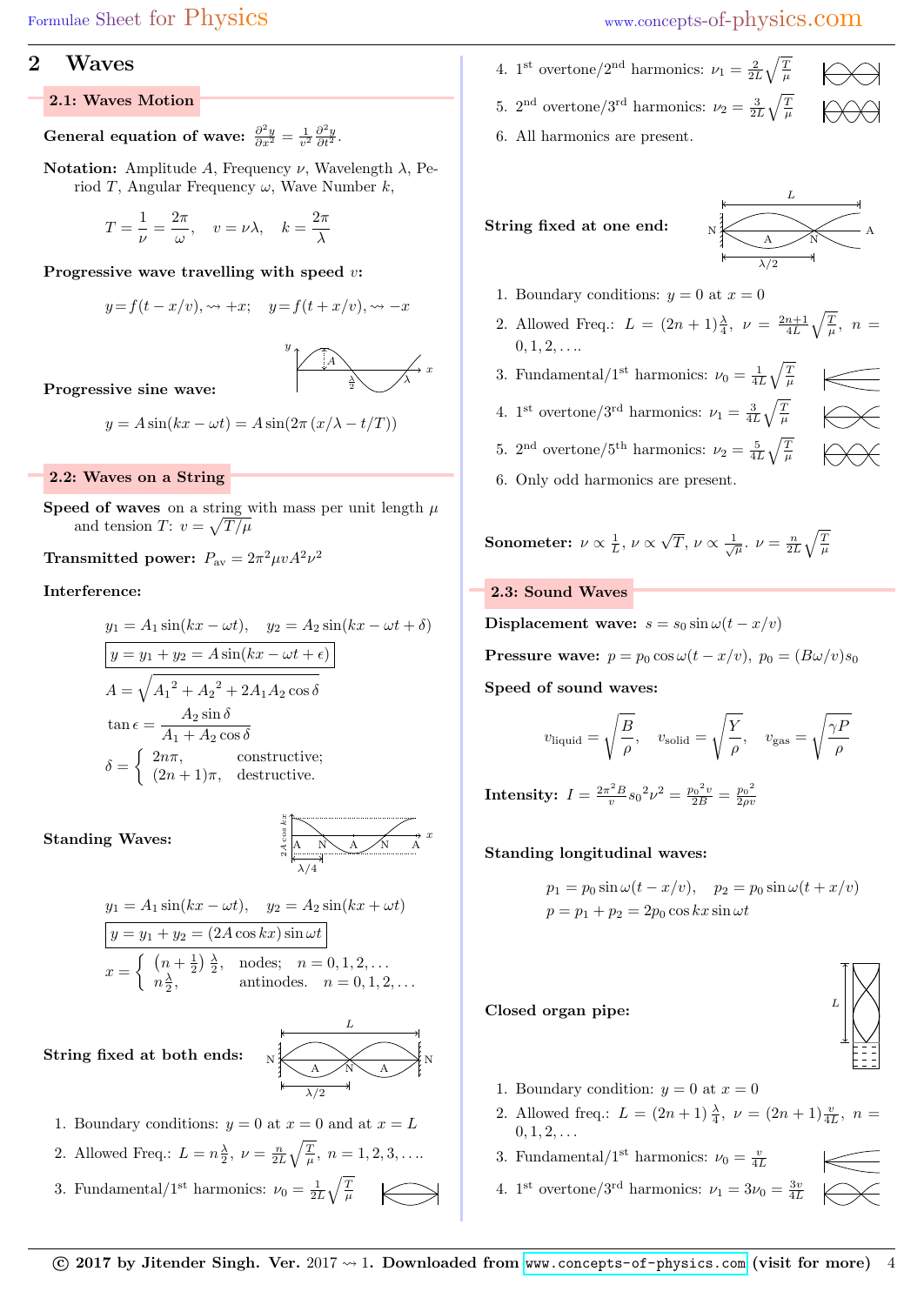- 5.  $2<sup>nd</sup> overtone/5<sup>th</sup> harmonics: \nu_2 = 5\nu_0 = \frac{5v}{4L}$
- 6. Only odd harmonics are present.



- 1. Boundary condition:  $y = 0$  at  $x = 0$ Allowed freq.:  $L = n\frac{\lambda}{2}, \nu = n\frac{v}{4L}, n = 1, 2, \dots$
- 2. Fundamental/1<sup>st</sup> harmonics:  $\nu_0 = \frac{v}{2L}$
- 3. 1<sup>st</sup> overtone/2<sup>nd</sup> harmonics:  $\nu_1 = 2\nu_0 = \frac{2v}{2L}$
- 4.  $2^{\text{nd}}$  overtone/3<sup>rd</sup> harmonics:  $\nu_2 = 3\nu_0 = \frac{3v}{2L}$
- 5. All harmonics are present.





$$
l_1 + d = \frac{\lambda}{2}, \quad l_2 + d = \frac{3\lambda}{4}, \quad v = 2(l_2 - l_1)\nu
$$

**Beats:** two waves of almost equal frequencies  $\omega_1 \approx \omega_2$ 

$$
p_1 = p_0 \sin \omega_1 (t - x/v), \quad p_2 = p_0 \sin \omega_2 (t - x/v)
$$

$$
p = p_1 + p_2 = 2p_0 \cos \Delta \omega (t - x/v) \sin \omega (t - x/v)
$$

$$
\omega = (\omega_1 + \omega_2)/2, \quad \Delta \omega = \omega_1 - \omega_2 \quad \text{(beats freq.)}
$$

## Doppler Effect:

$$
\nu=\frac{v+u_o}{v-u_s}\nu_0
$$

where,  $v$  is the speed of sound in the medium,  $u_0$  is the speed of the observer w.r.t. the medium, considered positive when it moves towards the source and negative when it moves away from the source, and  $u_s$ is the speed of the source w.r.t. the medium, considered positive when it moves towards the observer and negative when it moves away from the observer.

2.4: Light Waves

**Plane Wave:**  $E = E_0 \sin \omega (t - \frac{x}{v}), I = I_0$ 

Spherical Wave:  $E = \frac{aE_0}{r} \sin \omega (t - \frac{r}{v}), I = \frac{I_0}{r^2}$ 

Young's double slit experiment



$$
\begin{array}{c|c}\nS_1 \\
d \\
S_2\n\end{array}
$$

Phase difference:  $\delta = \frac{2\pi}{\lambda} \Delta x$ 

**Interference Conditions:** for integer  $n$ ,

$$
\delta = \begin{cases} 2n\pi, & \text{constructive;} \\ (2n+1)\pi, & \text{destructive,} \end{cases}
$$

$$
\Delta x = \begin{cases} n\lambda, & \text{constructive;} \\ (n + \frac{1}{2}) \lambda, & \text{destructive} \end{cases}
$$

Intensity:

A N A N A

$$
I = I_1 + I_2 + 2\sqrt{I_1 I_2} \cos \delta,
$$
  
\n
$$
I_{\text{max}} = \left(\sqrt{I_1} + \sqrt{I_2}\right)^2, \ I_{\text{min}} = \left(\sqrt{I_1} - \sqrt{I_2}\right)^2
$$
  
\n
$$
I_1 = I_2 : I = 4I_0 \cos^2 \frac{\delta}{2}, \ I_{\text{max}} = 4I_0, \ I_{\text{min}} = 0
$$

Fringe width:  $w = \frac{\lambda D}{d}$ Optical path:  $\Delta x' = \mu \Delta x$ 

Interference of waves transmitted through thin film:

$$
\Delta x = 2\mu d = \begin{cases} n\lambda, & \text{constructive;} \\ (n + \frac{1}{2}) \lambda, & \text{destructive.} \end{cases}
$$

Diffraction from a single slit:



For Minima:  $n\lambda = b \sin \theta \approx b(y/D)$ 

**Resolution:**  $\sin \theta = \frac{1.22\lambda}{b}$ 

Law of Malus:  $I = I_0 \cos^2 \theta$ 





Visit <www.concepts-of-physics.com> to buy "IIT JEE Physics (1978-2016: 39 Year) Topic-wise Complete Solutions". Foreword by Prof HC Verma.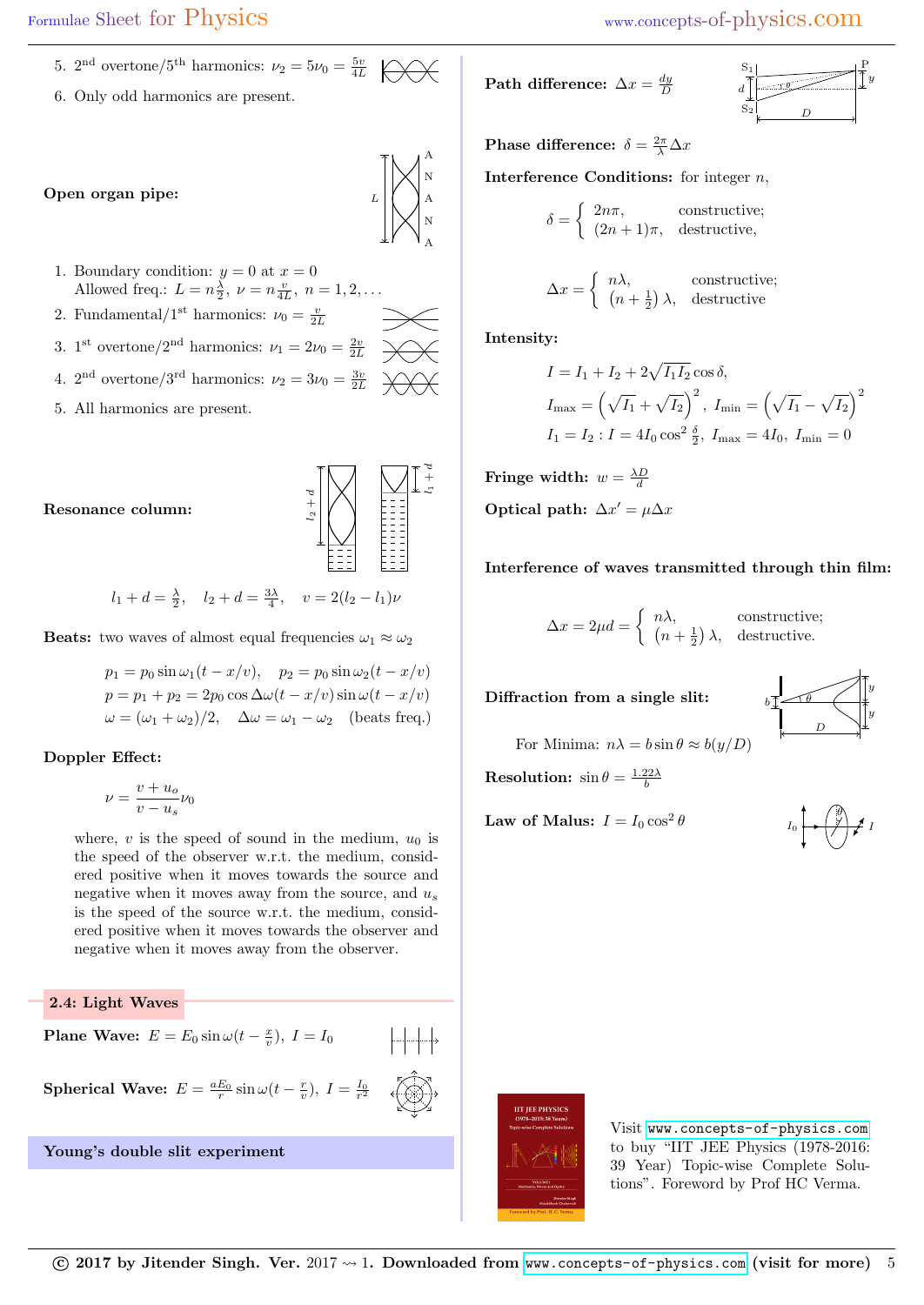# 3 Optics

## 3.1: Reflection of Light

Laws of reflection:  $\begin{array}{c} \text{normal} \\ \text{incident} \searrow i \downarrow r \quad \text{reflected} \end{array}$  (i)

Incident ray, reflected ray, and normal lie in the same plane (ii)  $\angle i = \angle r$ 

## Plane mirror:

 $d$  d

(i) the image and the object are equidistant from mirror (ii) virtual image of real object

## Spherical Mirror:



- 1. Focal length  $f = R/2$
- 2. Mirror equation:  $\frac{1}{v} + \frac{1}{u} = \frac{1}{f}$
- 3. Magnification:  $m = -\frac{v}{u}$

## 3.2: Refraction of Light

**Refractive index:** 
$$
\mu = \frac{\text{speed of light in vacuum}}{\text{speed of light in medium}} = \frac{c}{v}
$$

Snell's Law:  $\frac{\sin i}{\sin r} = \frac{\mu_2}{\mu_1}$ 

 $\mu_1$  $\mu_2$ refracted i r

reflected

 $\overline{O}$  $d \bullet I$ d  $\overline{\phantom{a}}$ 

incident

 $\textbf{Apparent depth:} \ \mu = \frac{\text{real depth}}{\text{apparent depth}} = \frac{d}{d'}$ 

Critical angle:  $\theta_c = \sin^{-1} \frac{1}{\mu}$  $\mu$   $\frac{1}{2} + \frac{1}{2} = \frac{1}{2} \sqrt{\theta_c}$ 



i

i  $\overline{a}$ 

 $\mu_1$   $\swarrow$   $\mu_2$ 

P O Q

 $u \quad \sqrt[n]{\quad v}$ 

 $\mu$ 

Deviation by a prism:

$$
\delta = i + i' - A, \quad \text{general result}
$$

$$
\mu = \frac{\sin \frac{A + \delta_m}{2}}{\sin \frac{A}{2}}, \quad i = i' \text{ for minimum deviation}
$$

$$
\delta_m = (\mu - 1)A, \quad \text{for small } A \qquad \delta_m \boxed{\underline{\qquad}}
$$

Refraction at spherical surface:

$$
\frac{\mu_2}{v} - \frac{\mu_1}{u} = \frac{\mu_2 - \mu_1}{R}, \quad m = \frac{\mu_1 v}{\mu_2 u}
$$

Lens maker's formula:  $\frac{1}{f} = (\mu - 1) \left[ \frac{1}{R_1} - \frac{1}{R_2} \right]$ 

**Lens formula:** 
$$
\frac{1}{v} - \frac{1}{u} = \frac{1}{f}
$$
,  $m = \frac{v}{u}$ 

**Power of the lens:**  $P = \frac{1}{f}$ , P in diopter if f in metre. Two thin lenses separated by distance d:

$$
\frac{1}{F} = \frac{1}{f_1} + \frac{1}{f_2} - \frac{d}{f_1 f_2} \qquad -\left( \frac{1}{f_1} - \frac{1}{f_2} \right) - \left( \frac{1}{f_1} - \frac{1}{f_2} \right)
$$

## 3.3: Optical Instruments

**Simple microscope:**  $m = D/f$  in normal adjustment.



- 1. Magnification in normal adjustment:  $m = \frac{v}{u} \frac{D}{f_e}$
- 2. Resolving power:  $R = \frac{1}{\Delta d} = \frac{2\mu \sin \theta}{\lambda}$

Astronomical telescope:

$$
\begin{array}{c|c}\n f_o & f_e \\
 \hline\n \end{array}
$$

- 1. In normal adjustment:  $m = -\frac{f_o}{f_e}$ ,  $L = f_o + f_e$
- 2. Resolving power:  $R = \frac{1}{\Delta \theta} = \frac{1}{1.22\lambda}$

## 3.4: Dispersion

Cauchy's equation:  $\mu = \mu_0 + \frac{A}{\lambda^2}$ ,  $A > 0$ 

Dispersion by prism with small  $A$  and  $i$ :

- 1. Mean deviation:  $\delta_y = (\mu_y 1)A$
- 2. Angular dispersion:  $\theta = (\mu_v \mu_r)A$

**Dispersive power:**  $\omega = \frac{\mu_v - \mu_r}{\mu_y - 1} \approx \frac{\theta}{\delta_y}$  (if A and i small)

Dispersion without deviation:

$$
\begin{array}{c|c}\nA & \mu' \\
\hline\n\mu & A'\n\end{array}
$$

$$
(\mu_y - 1)A + (\mu'_y - 1)A' = 0
$$
  
Deviation without dispersion:  

$$
(\mu_v - \mu_r)A = (\mu'_v - \mu'_r)A'
$$

 $\odot$  2017 by Jitender Singh. Ver. 2017  $\rightsquigarrow$  1. Downloaded from <www.concepts-of-physics.com> (visit for more) 6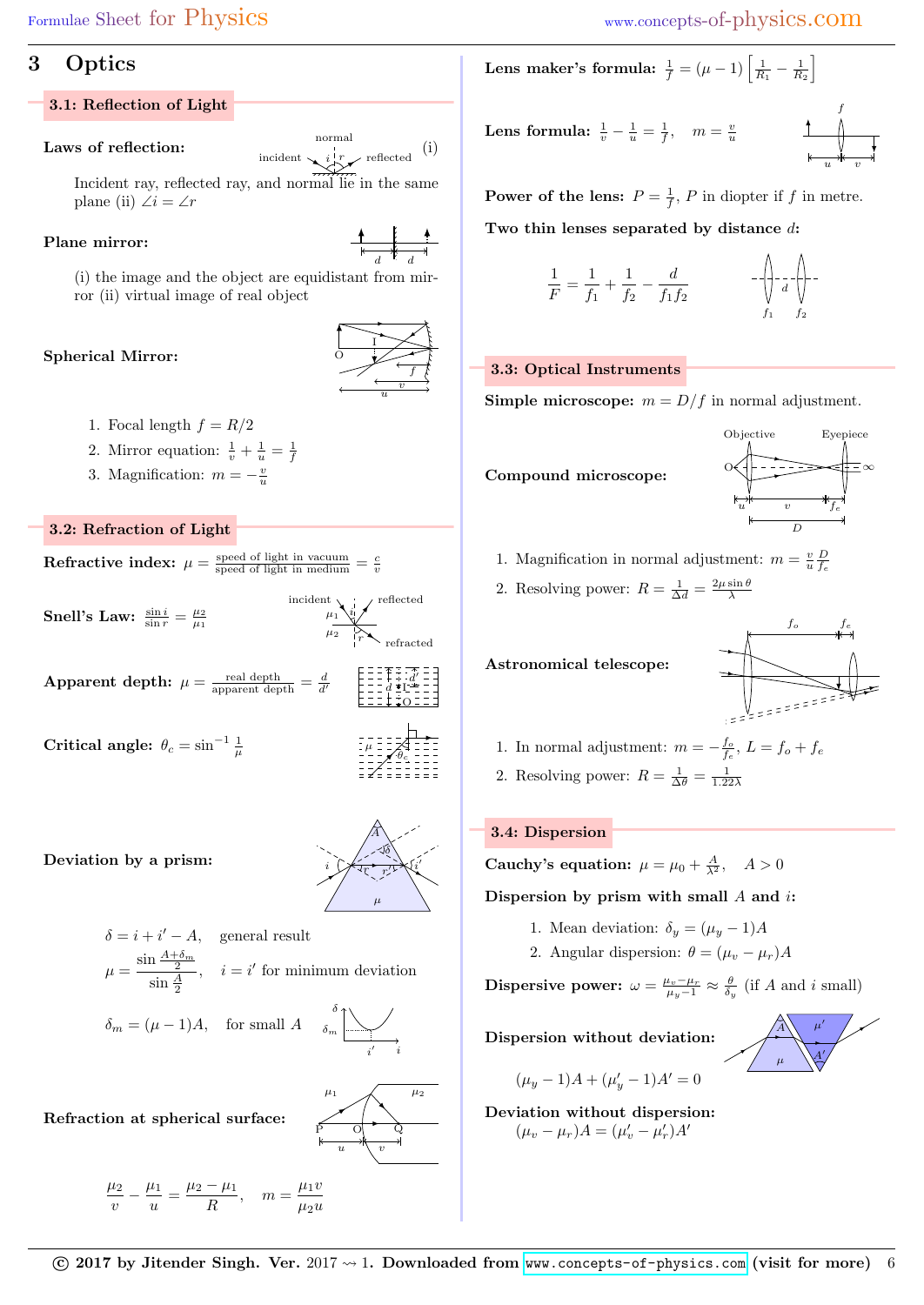## 4 Heat and Thermodynamics

## 4.1: Heat and Temperature

**Temp. scales:**  $F = 32 + \frac{9}{5}C$ ,  $K = C + 273.16$ **Ideal gas equation:**  $pV = nRT$ ,  $n:$  number of moles van der Waals equation:  $\left(p+\frac{a}{V^2}\right)(V-b) = nRT$ Thermal expansion:  $L = L_0(1 + \alpha \Delta T)$ ,

 $A = A_0(1 + \beta \Delta T), V = V_0(1 + \gamma \Delta T), \gamma = 2\beta = 3\alpha$ 

Thermal stress of a material:  $\frac{F}{A} = Y \frac{\Delta l}{l}$ 

### 4.2: Kinetic Theory of Gases

General:  $M = mN_A$ ,  $k = R/N_A$ 

Maxwell distribution of speed:



 $\textbf{RMS} \textbf{ speed: } v_{rms} = \sqrt{\frac{3kT}{m}} = \sqrt{\frac{3RT}{M}}$  $\textbf{Average speed: } \bar{v} = \sqrt{\frac{8kT}{\pi m}} = \sqrt{\frac{8RT}{\pi M}}$ 

Most probable speed:  $v_p = \sqrt{\frac{2kT}{m}}$ 

**Pressure:**  $p = \frac{1}{3}\rho v_{rms}^2$ 

**Equipartition of energy:**  $K = \frac{1}{2}kT$  for each degree of freedom. Thus,  $K = \frac{f}{2}kT$  for molecule having f degrees of freedoms.

**Internal energy** of *n* moles of an ideal gas is  $U = \frac{f}{2}nRT$ .

4.3: Specific Heat Specific heat:  $s = \frac{Q}{m\Delta T}$ Latent heat:  $L = Q/m$ Specific heat at constant volume:  $C_v = \frac{\Delta Q}{n \Delta T} \Big|_V$ Specific heat at constant pressure:  $C_p = \frac{\Delta Q}{n \Delta T} \Big|_p$ Relation between  $C_p$  and  $C_v$ :  $C_p - C_v = R$ Ratio of specific heats:  $\gamma = C_p/C_v$ Relation between U and  $C_v$ :  $\Delta U = nC_v \Delta T$ Specific heat of gas mixture:

$$
C_v = \frac{n_1 C_{v1} + n_2 C_{v2}}{n_1 + n_2}, \quad \gamma = \frac{n_1 C_{p1} + n_2 C_{p2}}{n_1 C_{v1} + n_2 C_{v2}}
$$

Molar internal energy of an ideal gas:  $U = \frac{f}{2}RT$ ,  $f = 3$  for monatomic and  $f = 5$  for diatomic gas.

#### 4.4: Theromodynamic Processes

First law of thermodynamics:  $\Delta Q = \Delta U + \Delta W$ 

Work done by the gas:

$$
\Delta W = p\Delta V, \quad W = \int_{V_1}^{V_2} p dV
$$
  
\n
$$
W_{\text{isothermal}} = nRT \ln \left(\frac{V_2}{V_1}\right)
$$
  
\n
$$
W_{\text{isobaric}} = p(V_2 - V_1)
$$
  
\n
$$
W_{\text{adiabatic}} = \frac{p_1V_1 - p_2V_2}{\gamma - 1}
$$
  
\n
$$
W_{\text{isochoric}} = 0
$$

### Efficiency of the heat engine:



$$
\eta = \frac{\text{work done by the engine}}{\text{heat supplied to it}} = \frac{Q_1 - Q_2}{Q_1}
$$

$$
\eta_{\text{carnot}} = 1 - \frac{Q_2}{Q_1} = 1 - \frac{T_2}{T_1}
$$

Coeff. of performance of refrigerator:

$$
\begin{array}{c}\nT_1 \\
\uparrow Q_1 \\
\downarrow Q_2 \\
\hline\nT_2\n\end{array}
$$

$$
\text{COP} = \frac{Q_2}{W} = \frac{Q_2}{Q_1 - Q_2}
$$

Entropy:  $\Delta S = \frac{\Delta Q}{T}$ ,  $S_f - S_i = \int_i^f \frac{\Delta Q}{T}$ 

Const. 
$$
T : \Delta S = \frac{Q}{T}
$$
, Varying  $T : \Delta S = ms \ln \frac{T_f}{T_i}$ 

Adiabatic process:  $\Delta Q = 0$ ,  $pV^{\gamma} = constant$ 

4.5: Heat Transfer

Conduction:  $\frac{\Delta Q}{\Delta t} = -KA \frac{\Delta T}{x}$ 

Thermal resistance:  $R = \frac{x}{KA}$ 

Rseries = R<sup>1</sup> + R<sup>2</sup> = 1 A x<sup>1</sup> K<sup>1</sup> + x<sup>2</sup> K<sup>2</sup> x<sup>1</sup> A x<sup>2</sup> K<sup>1</sup> K<sup>2</sup> A<sup>2</sup>

$$
\frac{1}{R_{\text{parallel}}} = \frac{1}{R_1} + \frac{1}{R_2} = \frac{1}{x} \left( K_1 A_1 + K_2 A_2 \right) \qquad \frac{K_2}{K_1}
$$

 $K<sub>2</sub>$ x  $A<sub>1</sub>$ 

**Kirchhoff's Law:**  $\frac{\text{emissue power}}{\text{absorption}} = \frac{E_{\text{body}}}{a_{\text{body}}}$  $\frac{E_{\text{body}}}{a_{\text{body}}} = E_{\text{blackbody}}$ 

Wien's displacement law:  $\lambda_m T = b$ 

$$
\bigwedge_{\lambda_m}^{E_{\lambda}} \longrightarrow \lambda
$$

 $\textbf{Stefan-Boltzmann law:}~~\frac{\Delta Q}{\Delta t}=\sigma e A T^4$ Newton's law of cooling:  $\frac{dT}{dt} = -bA(T - T_0)$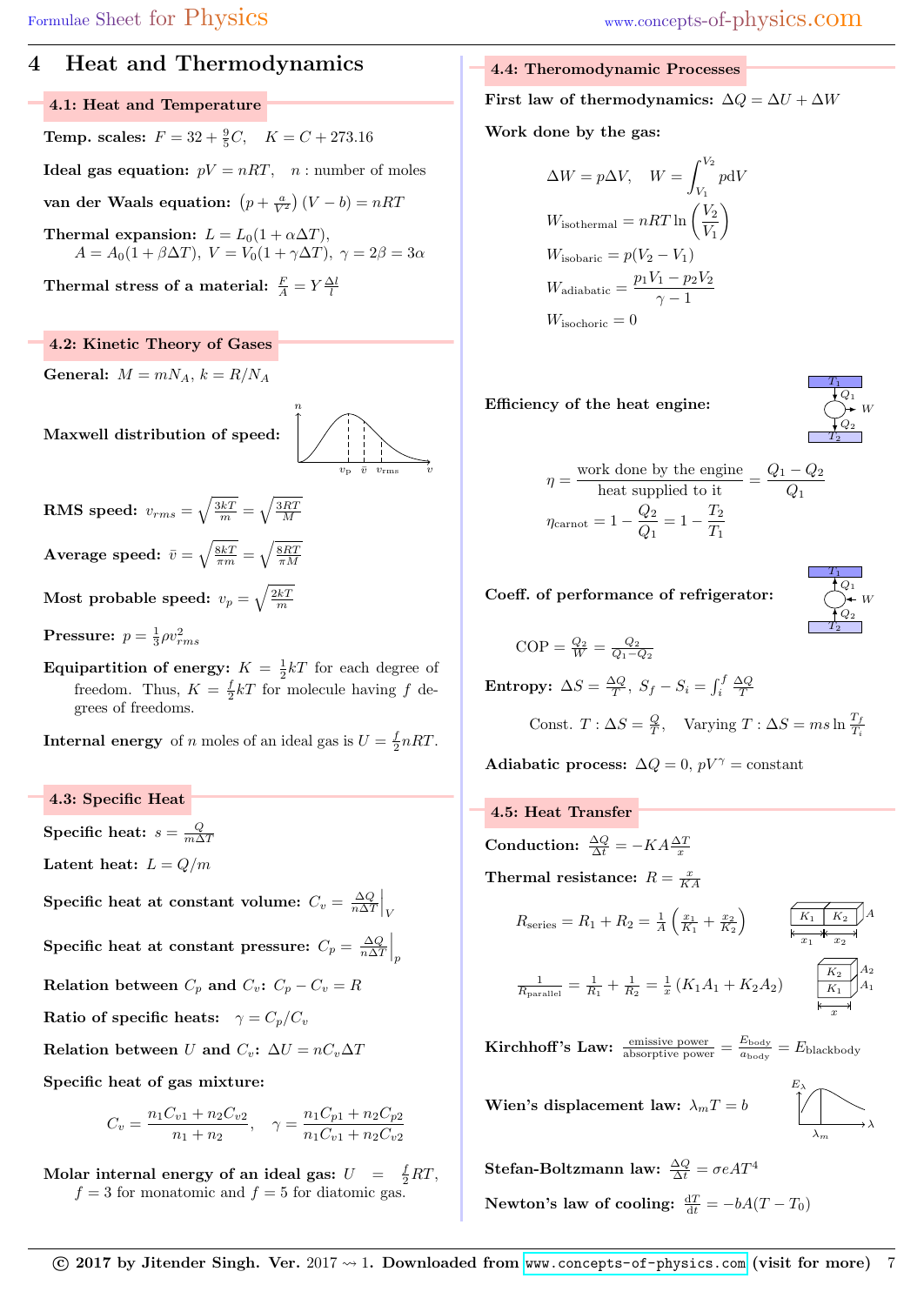## 5 Electricity and Magnetism

## 5.1: Electrostatics

Coulomb's law:  $\vec{F} = \frac{1}{4\pi\epsilon_0} \frac{q_1q_2}{r^2} \hat{r}$   $\vec{q_1}$  r  $\vec{q_2}$ Electric field:  $\vec{E}(\vec{r}) = \frac{1}{4\pi\epsilon_0} \frac{q}{r^2} \hat{r}$  $\frac{Q}{q-\vec{r}} \rightarrow \vec{E}$ 

Electrostatic energy:  $U = -\frac{1}{4\pi\epsilon_0}\frac{q_1q_2}{r}$  ${\rm Electrostatic\ potential:}\,\,V=\frac{1}{4\pi\epsilon_0}\frac{q}{r}$ 

$$
dV = -\vec{E} \cdot \vec{r}, \quad V(\vec{r}) = -\int_{\infty}^{\vec{r}} \vec{E} \cdot d\vec{r}
$$

Electric dipole moment:  $\vec{p} = q\vec{d}$  $\vec{d}$  –  $q \stackrel{\vec{p}}{\longrightarrow} q + q$ 

Potential of a dipole:  $V = \frac{1}{4\pi\epsilon_0}\frac{p\cos\theta}{r^2}$  $\bar{p}$ r  $\theta \bigg/ \int_r V(r)$ 

Field of a dipole:

$$
\overrightarrow{p} \overrightarrow{p} \overrightarrow{r} E_{\theta}
$$

d

 $E_r = \frac{1}{4\pi\epsilon_0} \frac{2p\cos\theta}{r^3}, \quad E_\theta = \frac{1}{4\pi\epsilon_0} \frac{p\sin\theta}{r^3}$ 

Torque on a dipole placed in  $\vec{E}$ :  $\vec{\tau} = \vec{p} \times \vec{E}$ Pot. energy of a dipole placed in  $\vec{E}$ :  $U = -\vec{p} \cdot \vec{E}$ 

## 5.2: Gauss's Law and its Applications

Electric flux:  $\phi = \oint \vec{E} \cdot \mathrm{d} \bar{S}$ 

Gauss's law:  $\oint \vec{E} \cdot d\vec{S} = q_{\rm in}/\epsilon_0$ 

Field of a uniformly charged ring on its axis:

$$
E_P = \frac{1}{4\pi\epsilon_0} \frac{qx}{(a^2+x^2)^{3/2}} \qquad \qquad q \begin{pmatrix} a \\ b \end{pmatrix} \longrightarrow q
$$

 $E$  and  $V$  of a uniformly charged sphere:

$$
E = \begin{cases} \frac{1}{4\pi\epsilon_0} \frac{Qr}{R^3}, & \text{for } r < R\\ \frac{1}{4\pi\epsilon_0} \frac{Q}{r^2}, & \text{for } r \ge R \end{cases} \qquad E \downarrow \qquad r
$$
\n
$$
V = \begin{cases} \frac{1}{4\pi\epsilon_0} \frac{Qr^2}{R^3}, & \text{for } r < R\\ \frac{1}{4\pi\epsilon_0} \frac{Q}{r}, & \text{for } r \ge R \end{cases} \qquad V \downarrow \qquad r
$$

## ${\cal E}$  and  ${\cal V}$  of a uniformly charged spherical shell:

$$
E = \begin{cases} 0, & \text{for } r < R \\ \frac{1}{4\pi\epsilon_0} \frac{Q}{r^2}, & \text{for } r \ge R \end{cases} \qquad E \qquad \qquad E \qquad \qquad F \qquad \qquad F \qquad \qquad F \qquad \qquad F \qquad \qquad F \qquad \qquad F \qquad \qquad F \qquad \qquad F \qquad \qquad F \qquad \qquad F \qquad \qquad F \qquad \qquad F \qquad \qquad F \qquad \qquad F \qquad \qquad F \qquad \qquad F \qquad \qquad F \qquad \qquad F \qquad \qquad F \qquad \qquad F \qquad \qquad F \qquad \qquad F \qquad \qquad F \qquad \qquad F \qquad \qquad F \qquad \qquad F \qquad \qquad F \qquad \qquad F \qquad \qquad F \qquad \qquad F \qquad \qquad F \qquad \qquad F \qquad \qquad F \qquad \qquad F \qquad \qquad F \qquad \qquad F \qquad \qquad F \qquad \qquad F \qquad \qquad F \qquad \qquad F \qquad \qquad F \qquad \qquad F \qquad \qquad F \qquad \qquad F \qquad \qquad F \qquad \qquad F \qquad \qquad F \qquad \qquad F \qquad \qquad F \qquad \qquad F \qquad \qquad F \qquad \qquad F \qquad \qquad F \qquad \qquad F \qquad \qquad F \qquad \qquad F \qquad \qquad F \qquad \qquad F \qquad \qquad F \qquad \qquad F \qquad \qquad F \qquad \qquad F \qquad \qquad F \qquad \qquad F \qquad \qquad F \qquad \qquad F \qquad \qquad F \qquad \qquad F \qquad \qquad F \qquad \qquad F \qquad \qquad F \qquad \qquad F \qquad \qquad F \qquad \qquad F \qquad \qquad F \qquad \qquad F \qquad \qquad F \qquad \qquad F \qquad \qquad F \qquad \qquad F \qquad \qquad F \qquad \qquad F \qquad \qquad F \qquad \qquad F \qquad \qquad F \qquad \qquad F \qquad \qquad F \qquad \qquad F \qquad \qquad F \qquad \qquad F \qquad \qquad F \qquad \qquad F \qquad \qquad F \qquad \qquad F \qquad \qquad F \qquad \qquad F \qquad \qquad F \qquad \qquad
$$

Field of a line charge:  $E=\frac{\lambda}{2\pi\epsilon_0 r}$ Field of an infinite sheet:  $E = \frac{\sigma}{2\epsilon_0}$ 

Field in the vicinity of conducting surface:  $E = \frac{\sigma}{\epsilon_0}$ 

#### 5.3: Capacitors

Capacitance:  $C = q/V$ 

Parallel plate capacitor:  $C = \epsilon_0 A/d$ 

Spherical capacitor:  $C = \frac{4\pi\epsilon_0 r_1 r_2}{r_2-r_1}$   $-q \left( +q \left( \begin{array}{c} \frac{1}{r_1} \end{array} \right)$ 

 $\textbf{Cylindrical capacitor: } C = \frac{2\pi\epsilon_0 l}{\ln(r_2/r_1)}$   $\left|\begin{array}{c} \boxed{r_2} \end{array}\right|$ 

 $-q$  +q  $r_1$  $r_2$ 

 $\begin{array}{c|c} A & A \\ & d & A \end{array}$ 

 $r<sub>2</sub>$ 

 $+q$ 

 $-q$ 

Capacitors in parallel:  $C_{\text{eq}} = C_1 + C_2$ 

Capacitors in series:  $\frac{1}{C_{\text{eq}}} = \frac{1}{C_1} + \frac{1}{C_2}$ 

 $C_1$   $C_2$ <br>A  $\leftarrow$   $\leftarrow$   $\leftarrow$  B

 $C_1$ 

A B

Force between plates of a parallel plate capacitor:  $F = \frac{Q^2}{2A\epsilon}$  $2A\epsilon_0$ 

Energy stored in capacitor:  $U = \frac{1}{2}CV^2 = \frac{Q^2}{2C} = \frac{1}{2}QV$ Energy density in electric field  $E: U/V = \frac{1}{2} \epsilon_0 E^2$ Capacitor with dielectric:  $C = \frac{\epsilon_0 K A}{d}$ 

### 5.4: Current electricity

Current density:  $j = i/A = \sigma E$ Drift speed:  $v_d = \frac{1}{2} \frac{eE}{m} \tau = \frac{i}{neA}$ Resistance of a wire:  $R = \rho l/A$ , where  $\rho = 1/\sigma$ Temp. dependence of resistance:  $R = R_0(1 + \alpha \Delta T)$ 

Ohm's law:  $V = iR$ 

**Kirchhoff's Laws:** (i) The Junction Law: The algebraic sum of all the currents directed towards a node is zero i.e.,  $\Sigma_{\text{node}} I_i = 0$ . (ii) The Loop Law: The algebraic sum of all the potential differences along a closed loop in a circuit is zero i.e.,  $\Sigma_{\text{loop}}\Delta V_i = 0$ .

**Resistors in parallel:** 
$$
\frac{1}{R_{\text{eq}}} = \frac{1}{R_1}
$$

 $+\frac{1}{R_2}$   $\qquad \qquad$   $\overrightarrow{R_1}$   $\qquad \qquad$   $\overrightarrow{R_2}$ A B  $R_1$ 

Resistors in series:  $R_{\text{eq}} = R_1 + R_2$ 

A  $R_1 R_2$  B

 $R_1 \sim R_2$ 

 $\uparrow$  ) G

V

Wheatstone bridge:

 $R_3 \quad \bigtriangledown \quad R_4$ 

Balanced if  $R_1/R_2 = R_3/R_4$ .

Electric Power:  $P = V^2/R = I^2R = IV$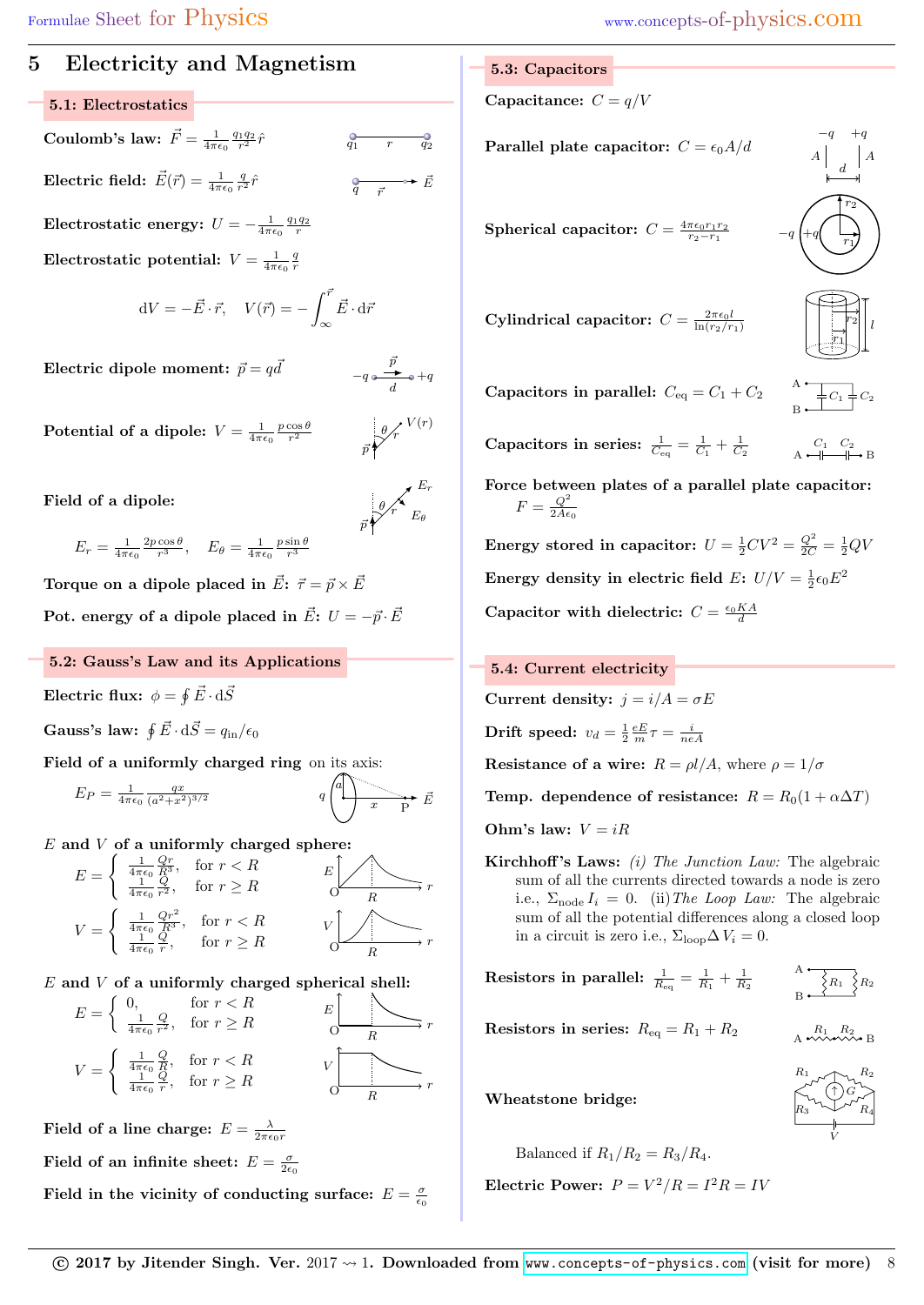## Galvanometer as an Ammeter:

$$
i_g G = (i - i_g)S
$$

Galvanometer as a Voltmeter:

$$
V_{\rm AB} = i_g(R + G)
$$

Charging of capacitors:

$$
q(t) = CV\left[1 - e^{-\frac{t}{RC}}\right]
$$

Discharging of capacitors:  $q(t) = q_0 e^{-\frac{t}{RC}}$ 



Time constant in RC circuit:  $\tau = RC$ 

**Peltier effect:** emf  $e = \frac{\Delta H}{\Delta Q} = \frac{\text{Peltier heat}}{\text{charge transferred}}$ .

Seeback effect:



i

A  $i_g$ 

 $i_g$  G

 $R_{\sim} G_{\sim}$ 

S  $i - i_g$ 

 $R$   $C$ 

V

i

B

- 1. Thermo-emf:  $e = aT + \frac{1}{2}bT^2$
- 2. Thermoelectric power:  $de/dt = a + bT$ .
- 3. Neutral temp.:  $T_n = -a/b$ .
- 4. Inversion temp.:  $T_i = -2a/b$ .

**Thomson effect:** emf  $e = \frac{\Delta H}{\Delta Q} = \frac{\text{Thomson heat}}{\text{charge transferred}} = \sigma \Delta T$ .

Faraday's law of electrolysis: The mass deposited is

 $m = Zit = \frac{1}{F}Eit$ 

where  $i$  is current,  $t$  is time,  $Z$  is electrochemical equivalent, E is chemical equivalent, and  $F = 96485 \text{ C/g}$  is Faraday constant.

### 5.5: Magnetism

Lorentz force on a moving charge:  $\vec{F} = q\vec{v} \times \vec{B} + q\vec{E}$ 

Charged particle in a uniform magnetic field:

$$
\underbrace{\int_{\vec{B}}^{v} r = \frac{mv}{qB}, T = \frac{2\pi m}{qB}}
$$

Force on a current carrying wire:

 $i\vec{A}$ 

 $\vec{F} = i \vec{l} \times \vec{B}$ 

Magnetic moment of a current loop (dipole):

$$
\bigoplus^{\vec{\mu}} i \overrightarrow{A}
$$

Torque on a magnetic dipole placed in  $\vec{B}$ :  $\vec{\tau} = \vec{\mu} \times \vec{B}$ 

Energy of a magnetic dipole placed in  $\vec{B}$ :  $U = -\vec{\mu} \cdot \vec{B}$ 

**Hall effect:**  $V_w = \frac{Bi}{ned}$ 

$$
\begin{array}{c|c}\n & \stackrel{l}{\longrightarrow} & \stackrel{B}{\longrightarrow} \\
\hline\n\vdots & \stackrel{l}{\downarrow d} & \stackrel{y}{\longrightarrow} & x\n\end{array}
$$

a

i

d

5.6: Magnetic Field due to Current

Biot-Savart law: 
$$
d\vec{B} = \frac{\mu_0}{4\pi} \frac{i d\vec{l} \times \vec{r}}{r^3}
$$

i  $d\bar{l}$ θ  $\bar{r}$ ⊗ B~

Field due to a straight conductor:



 $\vec{B}$ P

a

l

 $\vec{B}_2$   $\uparrow$   $\uparrow$ 

Horizontal  $\overline{\bigcup_{\delta} B_h}$  $B_{v}$ 

d  $S \stackrel{\longrightarrow}{\longrightarrow} N$   $\vec{B}_1$ 

B

a θ

$$
B = \frac{\mu_0 i}{4\pi d} (\cos \theta_1 - \cos \theta_2)
$$

Field due to an infinite straight wire:  $B = \frac{\mu_0 i}{2\pi d}$ 

Force between parallel wires:  $\frac{dF}{dl} = \frac{\mu_0 i_1 i_2}{2\pi d}$  $i_1$  +  $i_2$ d

Field on the axis of a ring:

$$
B_P = \frac{\mu_0 i a^2}{2(a^2 + d^2)^{3/2}}
$$

 $\textbf{Field at the centre of an arc: } B = \frac{\mu_0 i \theta}{4 \pi a} \qquad \vec{B} \odot \vec{\theta} \quad \Big| i$ 

Field at the centre of a ring:  $B = \frac{\mu_0 i}{2a}$ 

Ampere's law:  $\oint \vec{B} \cdot d\vec{l} = \mu_0 I_{\text{in}}$ 

Field inside a solenoid:  $B = \mu_0 n i$ ,  $n = \frac{N}{l}$ 

Field inside a toroid:  $B = \frac{\mu_0 Ni}{2\pi r}$  $2\pi r$   $\qquad \qquad \sum_{r}$   $\qquad \qquad$ 

Field of a bar magnet:

$$
B_1 = \frac{\mu_0}{4\pi} \frac{2M}{d^3}, \quad B_2 = \frac{\mu_0}{4\pi} \frac{M}{d^3}
$$

**Angle of dip:** 
$$
B_h = B \cos \delta
$$

**Tangent galvanometer:**  $B_h \tan \theta = \frac{\mu_0 n i}{2r}$ ,  $i = K \tan \theta$ Moving coil galvanometer:  $niAB = k\theta$ ,  $i = \frac{k}{nAB}\theta$ Time period of magnetometer:  $T=2\pi\sqrt{\frac{I}{MB_h}}$ Permeability:  $\vec{B} = \mu \vec{H}$ 

i  $\bar{l}$  $\vec{B}$ 

 $\bar{F}$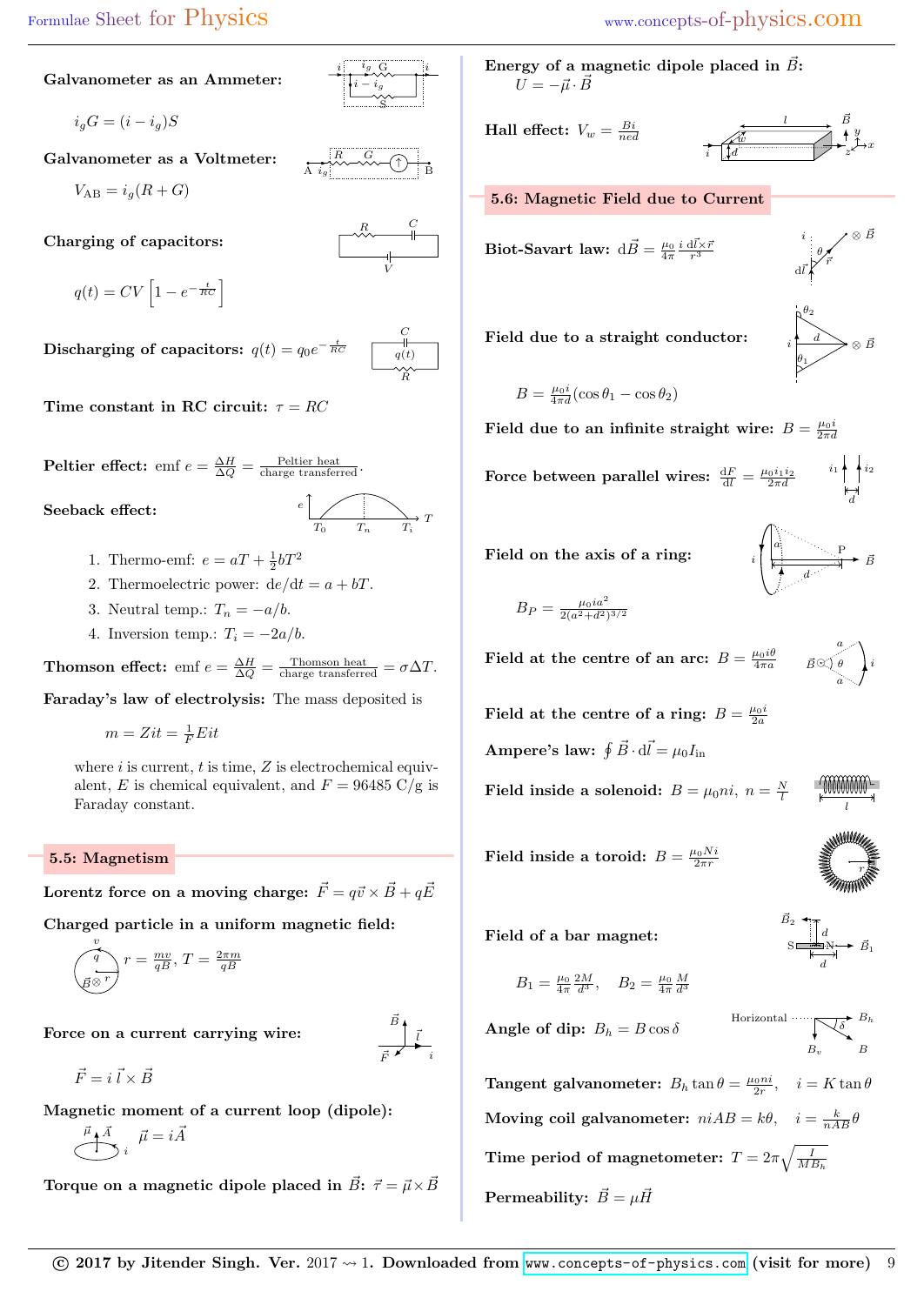$C \qquad R$ 

 $L R$ 

1

## 5.7: Electromagnetic Induction

Magnetic flux:  $\phi = \oint \vec{B} \cdot {\rm d} \vec{S}$ 

Faraday's law:  $e=-\frac{\mathrm{d}\phi}{\mathrm{d}t}$ 

Lenz's Law: Induced current create a B-field that opposes the change in magnetic flux.

Motional emf:  $e = Blv$ 

$$
\begin{array}{c}\n+ \\
\downarrow \\
\hline\n-\end{array}
$$

Self inductance:  $\phi = Li$ ,  $e = -L \frac{di}{dt}$ 

Self inductance of a solenoid:  $L = \mu_0 n^2 (\pi r^2 l)$ Growth of current in LR circuit:  $i = \frac{e}{R} \left[ 1 - e^{-\frac{t}{L/R}} \right]$ 



Decay of current in LR circuit:  $i = i_0 e^{-\frac{t}{L/R}}$ 



Time constant of LR circuit:  $\tau = L/R$ 

Energy stored in an inductor:  $U = \frac{1}{2}Li^2$ 

Energy density of  $B$  field:  $u = \frac{U}{V} = \frac{B^2}{2\mu_0}$ Mutual inductance:  $\phi = Mi$ ,  $e = -M \frac{di}{dt}$ 

EMF induced in a rotating coil:  $e = NAB\omega \sin \omega t$ 

Alternating current:  $\overrightarrow{a}$ 

$$
i \bigvee \downarrow
$$

 $i = i_0 \sin(\omega t + \phi), \quad T = 2\pi/\omega$ 

Average current in AC:  $\bar{i} = \frac{1}{T} \int_0^T i \, dt = 0$ 

**RMS current:** 
$$
i_{\text{rms}} = \left[\frac{1}{T} \int_0^T i^2 dt\right]^{1/2} = \frac{i_0}{\sqrt{2}} \quad \overbrace{\frac{i^2}{T}}^{\frac{i^2}{2}} \longrightarrow
$$

Energy:  $E = i_{\text{rms}}^2 RT$ 

Capacitive reactance:  $X_c = \frac{1}{\omega C}$ 

Inductive reactance:  $X_L = \omega L$ 

**Imepedance:**  $Z = e_0/i_0$ 

RC circuit:

$$
\begin{array}{ccc}\nC & R & & \downarrow & Z \\
\hline\n\downarrow & \leadsto & \downarrow & \downarrow & \downarrow \\
C & & & & \downarrow & \downarrow \\
\hline\nC & & & & R & \downarrow \\
\hline\nC & & & & R & \end{array}
$$

$$
Z = \sqrt{R^2 + (1/\omega C)^2}, \quad \tan \phi = \frac{1}{\omega CR}
$$

R  $\omega L$ φ

Z

LR circuit:

$$
Z = \sqrt{R^2 + \omega^2 L^2}, \quad \tan \phi = \frac{\omega L}{R}
$$

LCR Circuit: 
$$
i \frac{L}{\omega C} \frac{R}{\omega C} \frac{1}{\omega C} \frac{Z}{\omega C} - \omega L
$$

$$
Z = \sqrt{R^2 + \left(\frac{1}{\omega C} - \omega L\right)^2}, \quad \tan \phi = \frac{\frac{1}{\omega C} - \omega L}{R}
$$

$$
\nu_{\text{resonance}} = \frac{1}{2\pi} \sqrt{\frac{1}{LC}}
$$

**Power factor:**  $P = e_{rms}i_{rms} \cos \phi$ 

**Transformer:** 
$$
\frac{N_1}{N_2} = \frac{e_1}{e_2}
$$
,  $e_1 i_1 = e_2 i_2$   $e_1 \underbrace{\bigotimes_{i_1} N_1}_{i_1} \underbrace{\bigotimes_{i_2} k_2}_{i_2} e_2$ 

Speed of the EM waves in vacuum:  $c = 1/\sqrt{\mu_0 \epsilon_0}$ 



Visit <www.concepts-of-physics.com> to buy "IIT JEE Physics (1978-2016: 39 Year) Topic-wise Complete Solutions". Foreword by Prof HC Verma.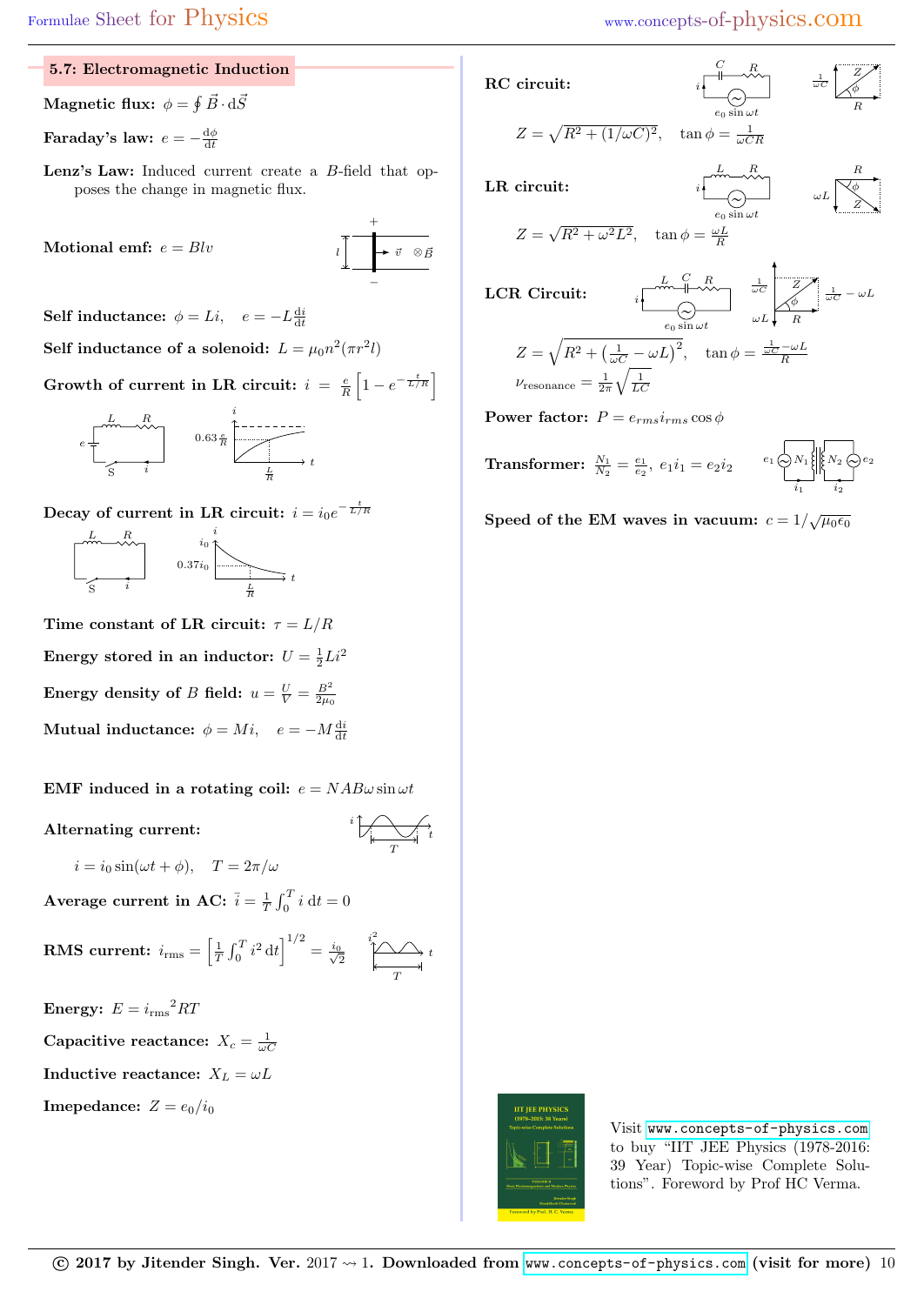## 6 Modern Physics

6.1: Photo-electric effect

Photon's energy:  $E = h\nu = hc/\lambda$ 

Photon's momentum:  $p = h/\lambda = E/c$ 

Max. KE of ejected photo-electron:  $K_{\text{max}} = h\nu - \phi$ Threshold freq. in photo-electric effect:  $\nu_0 = \phi/h$ 

 $\textbf{Stoping potential:}\ \ V_o = \frac{hc}{e}\left(\frac{1}{\lambda}\right) - \frac{\phi}{e}$ 

$$
V_0
$$
\n
$$
-\frac{\phi}{e}
$$
\n
$$
-\frac{\phi}{e}
$$
\n
$$
-\frac{\phi}{2}
$$
\n
$$
-\frac{\phi}{2}
$$

de Broglie wavelength:  $\lambda = h/p$ 

### 6.2: The Atom

Energy in nth Bohr's orbit:

$$
E_n = -\frac{mZ^2e^4}{8\epsilon_0^2h^2n^2}, \quad E_n = -\frac{13.6Z^2}{n^2} \text{ eV}
$$

Radius of the nth Bohr's orbit:

$$
r_n = \frac{\epsilon_0 h^2 n^2}{\pi m Z e^2}, \quad r_n = \frac{n^2 a_0}{Z}, \quad a_0 = 0.529 \text{ Å}
$$

Quantization of the angular momentum:  $l = \frac{nh}{2\pi}$ 

Photon energy in state transition:  $E_2 - E_1 = h\nu$ 

$$
E_2 \underbrace{\uparrow \downarrow \downarrow \downarrow}_{\text{E}} \underbrace{\uparrow \downarrow \downarrow \downarrow}_{\text{Emission}} \underbrace{\uparrow \downarrow \downarrow \downarrow}_{\text{Absorption}} E_2
$$

Wavelength of emitted radiation: for a transition from nth to mth state:

$$
\frac{1}{\lambda} = RZ^2 \left[ \frac{1}{n^2} - \frac{1}{m^2} \right]
$$

**X-ray spectrum:**  $\lambda_{\min} = \frac{hc}{eV}$ 



Moseley's law:  $\sqrt{\nu} = a(Z - b)$ 

**X-ray diffraction:**  $2d \sin \theta = n\lambda$ 

Heisenberg uncertainity principle:  $\Delta p \Delta x \ge h/(2\pi), \qquad \Delta E \Delta t \ge h/(2\pi)$ 

6.3: The Nucleus

Nuclear radius:  $R = R_0 A^{1/3}$ ,  $R_0 \approx 1.1 \times 10^{-15}$  m Decay rate:  $\frac{\mathrm{d}N}{\mathrm{d}t} = -\lambda N$ 

Population at time  $t: N = N_0 e^{-\lambda t}$ 

$$
\begin{array}{c}\nN\\N_0\\N_0\\
\hline\n2\\O\n\end{array}
$$

Half life:  $t_{1/2} = 0.693/\lambda$ 

Average life:  $t_{\text{av}} = 1/\lambda$ 

Population after *n* half lives:  $N = N_0/2^n$ .

Mass defect:  $\Delta m = [Zm_p + (A-Z)m_n] - M$ 

 **Binding energy:** 
$$
B = [Zm_p + (A - Z)m_n - M]c^2
$$

 $Q$ -value:  $Q = U_i - U_f$ 

Energy released in nuclear reaction:  $\Delta E = \Delta mc^2$ where  $\Delta m = m_{\text{reactants}} - m_{\text{products}}$ .



Half Wave Rectifier:



D

Triode Valve:

 $\Gamma$ Filament  $\leftarrow$  Plate Grid

Plate resistance of a triode:  $r_p = \frac{\Delta V_p}{\Delta i_p}$  $\frac{\Delta V_p}{\Delta i_p}\Big|_{\Delta V_g=0}$ Transconductance of a triode:  $g_m = \frac{\Delta i_p}{\Delta V}$  $\frac{\Delta i_p}{\Delta V_g}\bigg|_{\Delta V_p=0}$ Amplification by a triode:  $\mu = -\frac{\Delta V_p}{\Delta V}$  $\frac{\Delta V_p}{\Delta V_g}\bigg|_{\Delta i_p=0}$ 

Relation between  $r_p$ ,  $\mu$ , and  $g_m$ :  $\mu = r_p \times g_m$ 

Current in a transistor:  $I_e = I_b + I_c$ 

$$
\underbrace{\begin{array}{c} I_e \\ \longleftarrow \\ \longleftarrow \\ I_b \end{array}} \underbrace{I_c}
$$

 $\alpha$  and  $\beta$  parameters of a transistor:  $\alpha$  =  $\frac{I_c}{I_e}$ ,  $\beta$  =  $\frac{I_c}{I_b}, \ \beta = \frac{\alpha}{1-\alpha}$ 

 $\textbf{Transconductance: } g_m = \frac{\Delta I_c}{\Delta V_{be}}$ 

Logic Gates:

| - |          |     |         |      |            |              |
|---|----------|-----|---------|------|------------|--------------|
|   |          | AND | ОR      | NAND | NOR        | <b>XOR</b>   |
|   | А        | AВ  | $A + B$ | AΒ   | $+ B$<br>А | $AB +$<br>AВ |
|   | $\theta$ |     |         |      |            |              |
|   | 0        |     |         |      |            |              |
|   |          |     |         |      |            |              |
|   |          |     |         |      |            |              |
|   |          |     |         |      |            |              |